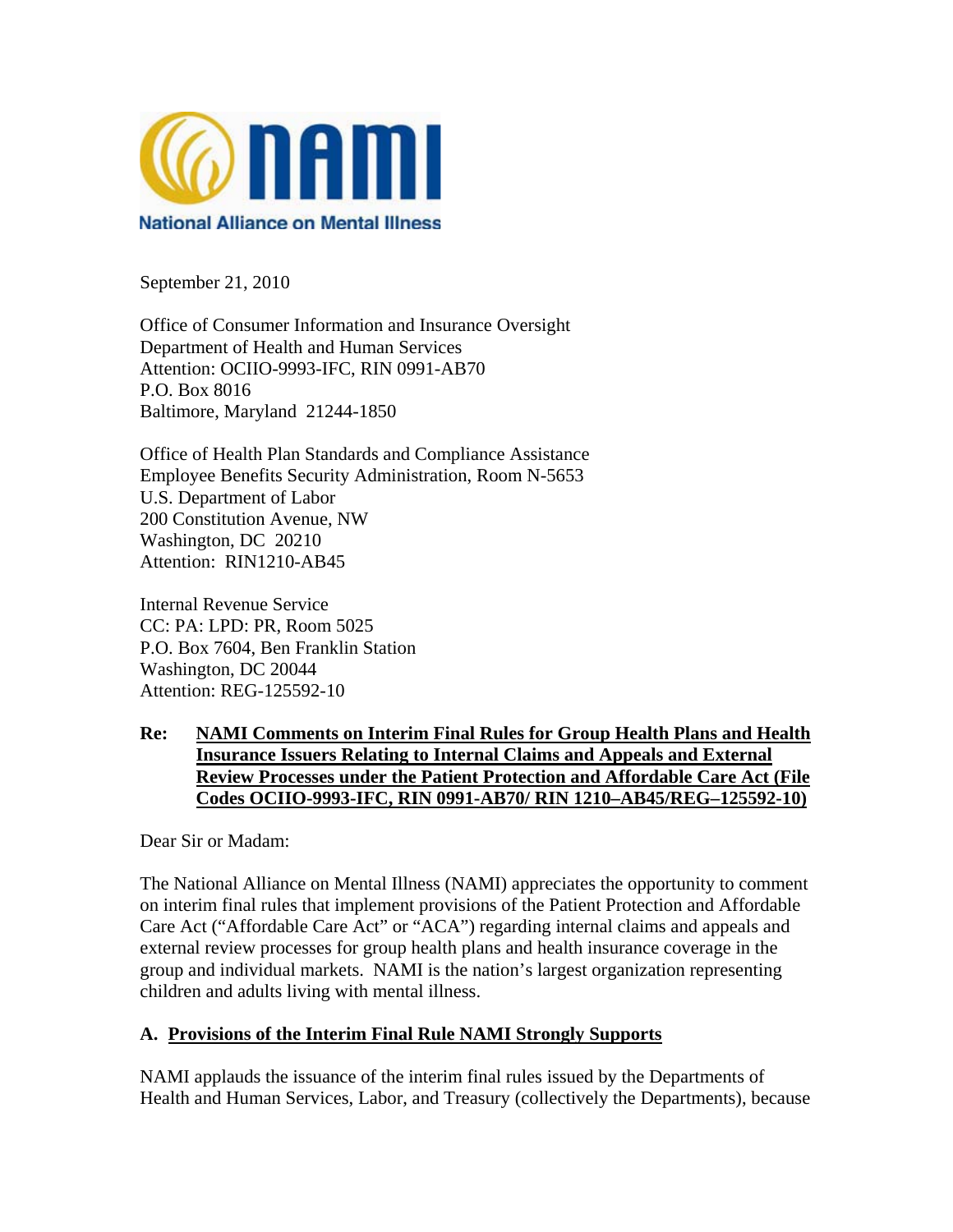their promulgation is an important step forward in creating a fair and uniform appeals process that guarantees internal review as well as an external review by an *independent* entity that is *binding* on a plan or issuer.

The establishment of a right to external review is profound; until now consumers who receive coverage through plans governed by the Employee Retirement Income Security Act (ERISA) did not have the right to external review. Consumers had the option to appeal adverse benefit determinations, but Supreme Court case law instructed courts to provide deference to an ERISA plan's decisions.<sup>[1](#page-1-0)</sup> Accordingly, the right to external review under the Affordable Care Act and its regulations is—in the words of one health policy scholar—"a complete game changer," especially given that the Department of Labor estimates that 77 million Americans receive coverage through ERISA plans.<sup>[2](#page-1-1)</sup>

In addition to a guarantee of external review, we strongly support the following specific provisions regarding *internal* claims and appeals procedures:

- (1) The internal claims and appeals processes of plans and issuers must provide for full and fair review of adverse benefit determinations including rescissions of health care policies;
- (2) In the case of urgent care claims, plans and issuers must notify a claimant of a benefit determination (whether adverse or not) as soon as possible but not later than 24 hours;
- (3) A plan or issuer must provide a claimant, free of charge, with any new or additional information or rationale regarding a claim as soon as possible and sufficiently in advance of a final adverse benefit determination;
- (4) Plans and issuers must avoid conflicts of interest by ensuring that all claims and appeals are adjudicated in a manner designed to ensure the independence and impartiality of the persons involved in making the decision;
- (5) Plans and issuers must provide notice to enrollees in a culturally and linguistically appropriate manner (this is also applicable to external review);
- (6) The failure of plans and issuers to "strictly adhere" to all the requirements of internal claims and appeals processes with respect to a claim will allow a claimant to seek external review including judicial review if necessary; and
- (7) Individuals in urgent care situations and individuals receiving an ongoing course of treatment may proceed with expedited external review at the same time the internal appeals process is pursued.

<sup>&</sup>lt;u>.</u> <sup>1</sup> Firestone Tire and Rubber v. Bruch, 489 U.S. 101 (1989).<br><sup>2</sup> Sere Bosepheum *"Anneels of Cleims for Bonefits*" Health

<span id="page-1-1"></span><span id="page-1-0"></span><sup>&</sup>lt;sup>2</sup> Sara Rosenbaum, "Appeals of Claims for Benefits," Health Reform GPS, available at <http://www.healthreformgps.org/resources/appeals-of-claims-for-benefits/>(accessed at September 16, 2010).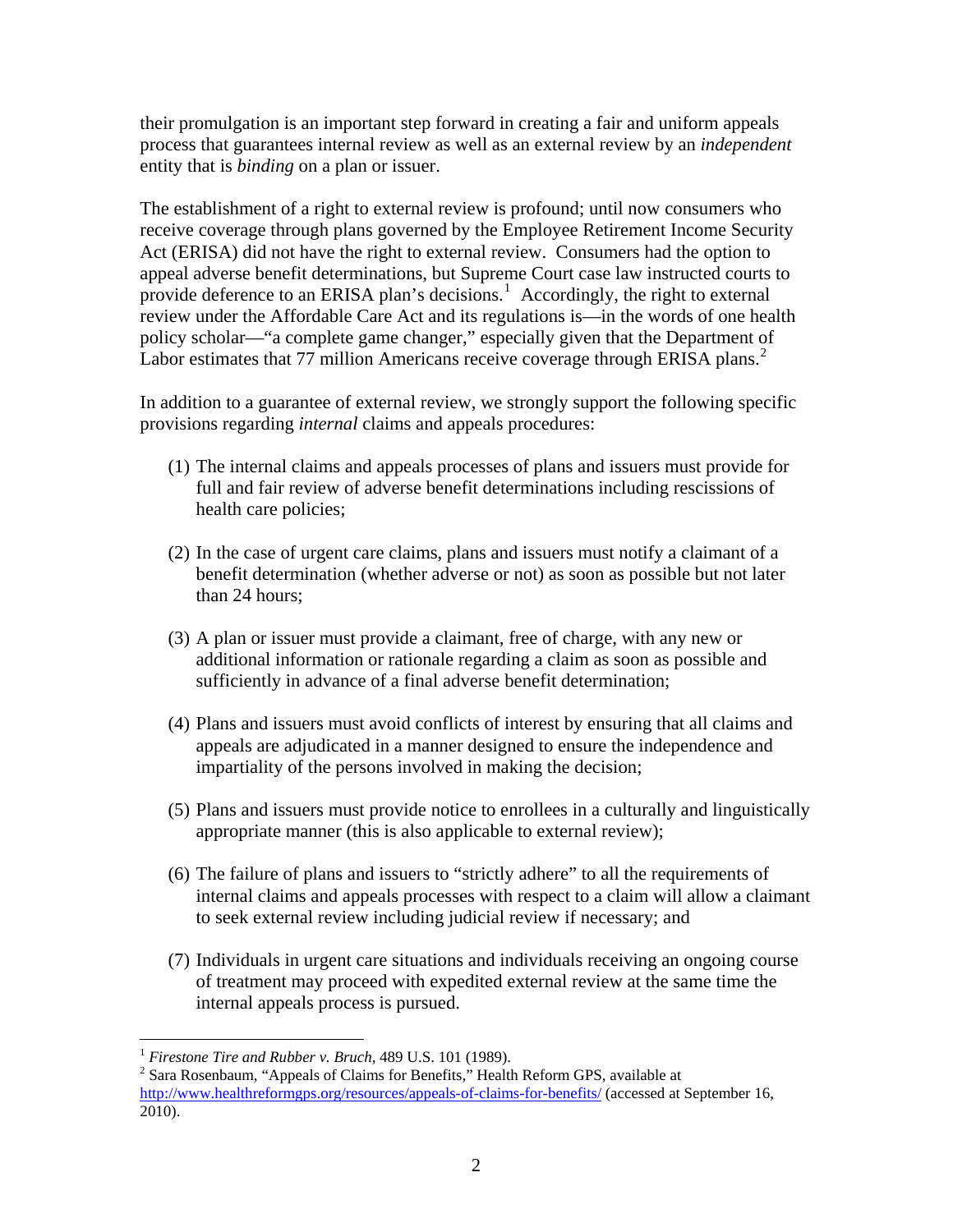#### **B. Recommendations to Improve the Interim Final Rule**

NAMI endorses the following comments submitted separately by the Consortium for Citizens With Disabilities (CCD) so that the Departments can strengthen the interim final rules, particularly with respect to the external review process.

#### (1) *The Scope of External Review Should Include Review of Rescissions and Denials of Insurance Coverage Based on Eligibility*

The scope of external review should be consistent with the scope of internal claims and appeals. Accordingly, NAMI urges the Departments to expand the range of adverse benefit determinations that can be subject to state and federal external review processes. Under the interim final regulations, external review processes are required to assess a narrower set of adverse benefit determinations than internal appeals but little justification for this disparity is offered. This disparity is not in the best interests of consumers and will lead to confusion and frustration with the appeals process. It is recommended that the scope of external review processes be equivalent to the scope of internal appeals.

A relatively broad range of adverse benefit determinations can be subject to internal claims and appeals. More specifically, the interim final regulations provide that for purposes of internal appeals, the term "adverse benefit determination" has the same meaning as the definition set forth at 29 CFR 2560.503-1 *plus* any rescissions of coverage. According to 29 CFR 2560.503-1 $(m)(4)$ :

The term "adverse benefit determination" means any of the following: a denial, reduction, or termination of, or a failure to provide or make payment (in whole or in part) for, a benefit, including any such denial, reduction, termination, or failure to provide or make payment that is based on a determination of a participant's or beneficiary's eligibility to participate in a plan, and including, with respect to group health plans, a denial, reduction or termination of, or a failure to provide or make payment (in whole or in part) for, a benefit resulting from the application of any utilization review, as well as a failure to cover an item or service for which benefits are otherwise provided because it is determined to be experimental or investigational or not medically necessary or appropriate.

This definition of "adverse benefit determination" is considerably broader than standards used for purposes of external review processes. Under the interim final regulations, health plans and issuers are required to comply with either state or federal standards for external review. A state standard must provide, at a minimum, the consumer protections of the Uniform Health External Review Model Act developed by the National Association of Insurance Commissioners (NAIC Uniform Model Act). Accordingly, a state standard must provide for the external review of adverse benefit determinations only with regard to "medical necessity, appropriateness, health care setting, level of care, or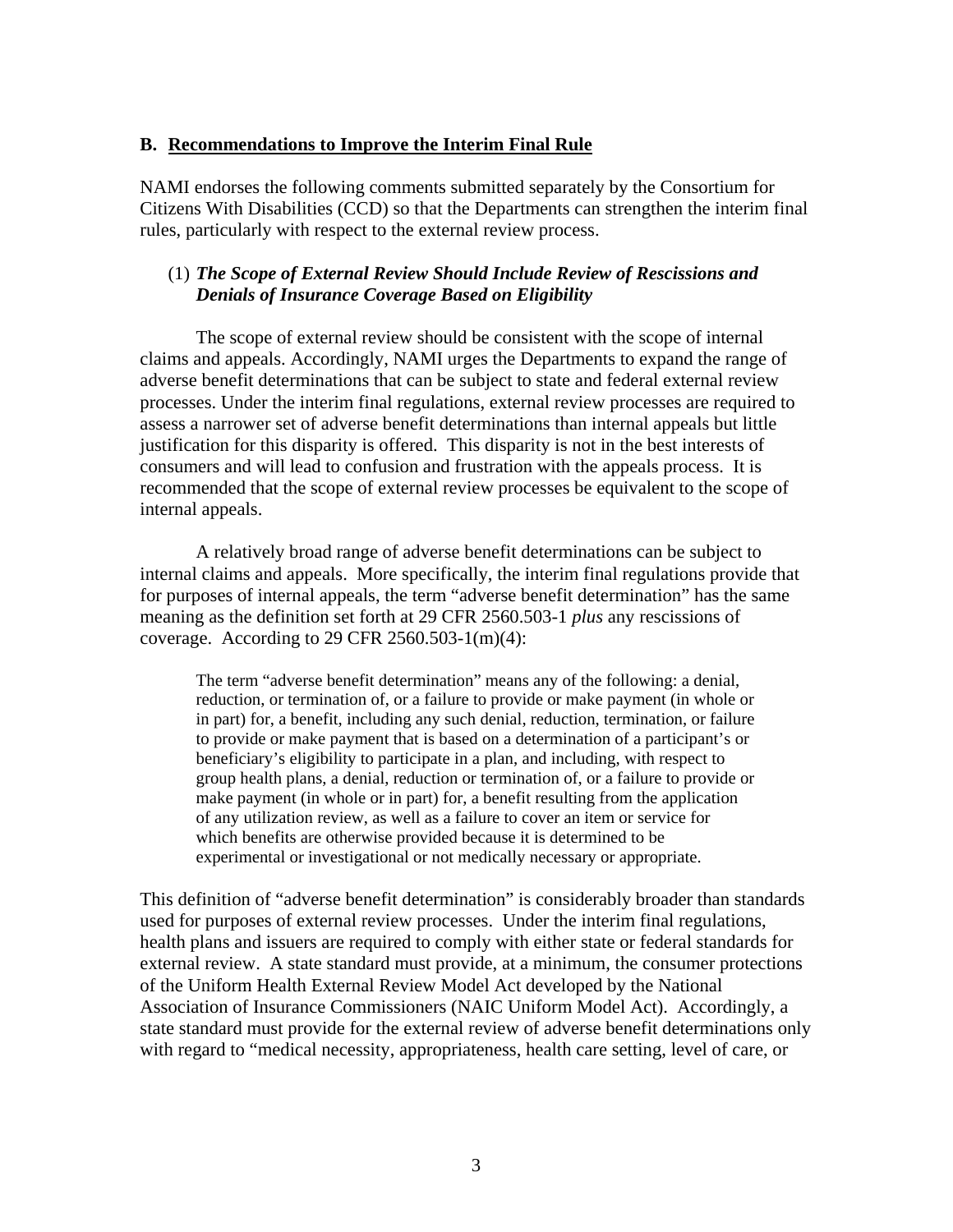effectiveness of a covered benefit."<sup>[3](#page-3-0)</sup> This standard is unduly narrow as it excludes external review of rescissions and other adverse benefit determinations. Similarly, the federal standard is also narrow as it specifically excludes external review of adverse benefit determinations "based on a determination that a participant or beneficiary fails to meet the requirements for eligibility under the terms of a group health plan."<sup>[4](#page-3-1)</sup>

**NAMI strongly recommends that the Departments require** *all* **adverse benefit determinations considered under internal review to be subject to external review under either state or federal law.** Otherwise, consumers may not receive an impartial review of decisions made by health plans and issuers, decisions that could literally mean the difference between accessing critical health care treatment or not.

## (2) *Standard of External Review*

The interim final regulations do not explicitly state that independent review organizations (*i.e.* external review) must make a *de novo* (or fresh) assessment of adverse benefit determinations. Rather, the Department of Labor mentioned this standard of external review in sub-regulatory guidance and it is only applicable to the federal review process.<sup>[5](#page-3-2)</sup> A *de novo* standard of external review is important because it allows an objective review of the facts surrounding an adverse benefit determination. The importance of a *de novo* standard is evident by the fact that the NAIC Uniform Model Act provides for such a standard. **Given its importance, NAMI strongly recommends that the Departments set forth a** *de novo* **standard of external review in their regulations, and that this standard be one of the minimum requirements for state review processes as well as an element of the federal review process.**

## (3) *Evidence and Testimony*

The statute and interim final regulations allow consumers to provide evidence and testimony during internal claims appeals. It is important for consumers to also have this opportunity during external review, and the Departments should consider a regulatory provision that would permit consumers to provide evidence and testimony during external review. Further, it is recommended that both internal claims appeals and external reviews should (1) be non-adversarial in nature and not permit crossexamination of the enrollee by representatives of the health plan or health plan issuer, (2) should not require compliance with state or federal rules of evidence, and (3) should allow oral testimony. Such provisions would benefit consumers who may not be represented by counsel or other consumer advocates.

 $\overline{a}$ 

<span id="page-3-0"></span> $3\,45$  CFR 147.136(c)(2)(i).

 $4\,$  45 CFR 147.136(d)(1).

<span id="page-3-2"></span><span id="page-3-1"></span><sup>&</sup>lt;sup>5</sup> Department of Labor, Technical Release 2010-01, Interim Procedures for Federal External Review Relating to Internal Claims and Appeals and External Review under the Patient Protection and Affordable Care Act (August 23, 2010),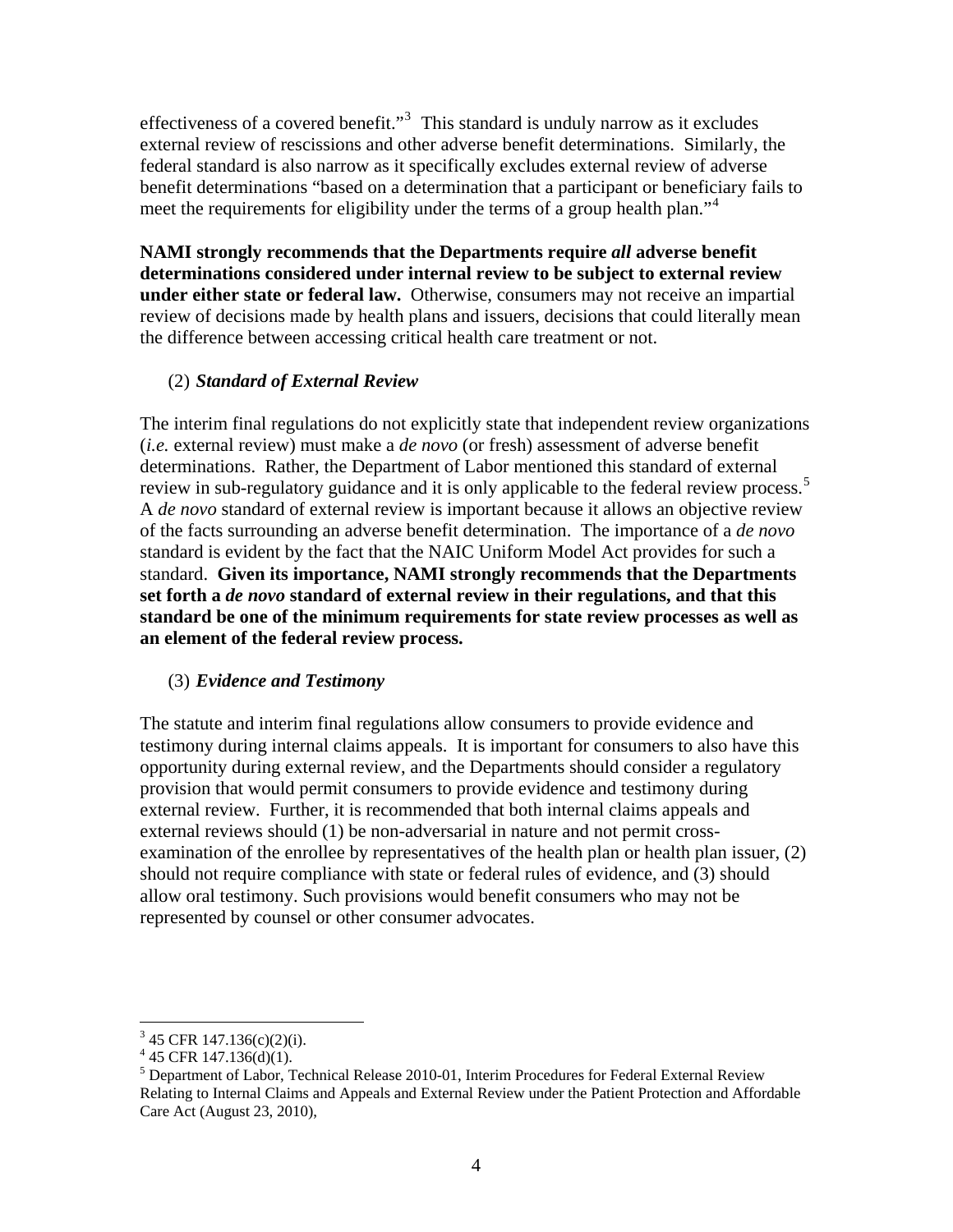## (4) *Requirement to Provide Continued Coverage Pending the Outcome of External Review*

The statute and interim final regulations require plans and issuers to provide continued coverage pending the outcome of an *internal* claims appeals process. However, there appears to be no such requirement when consumers are pursuing external review of an adverse benefit determination. Continuation of coverage is important to ensure a fair external review, and it is especially important to individuals in urgent care situations and individuals receiving an ongoing course of treatment. People living with mental illness and other disabilities and chronic conditions will be particularly susceptible to negative outcomes when services addressing a complex or serious medical condition are cut off during the course of an external appeal. **Accordingly, NAMI strongly recommends that the Departments implement a regulatory provision that would require plans and issuers to provide continued coverage pending the outcome of external review**.

#### (5) *Applicability of Federal External Review Process in States without Universal Applicability of External Review Laws*

The Departments have specifically requested comments on the issue of whether the federal external review process should apply to all plans and issuers in a state if the state external review process does not apply to all issuers in the state. This issue arises because some state external review processes do not apply to all issuers (e.g., state external review laws may be only applicable to HMOs and not other types of health coverage). In such instances, the federal government could apply its external review process only to health coverage not covered by state law or it could apply the federal process to all health coverage in a state.

In NAMI's view, the more prudent option would be to have the federal process apply to all health coverage in a state. As noted by the Departments themselves, a central principle behind the interim final regulations is to create a uniform appeals process. Accordingly, the application of federal law to all health plans in states, having less than universal applicability of external review processes, would lessen confusion among consumers and increase efficiencies for plans and issuers.

## (6) *Transition Period*

Under the interim regulations, plans do not have to comply with the new rules until plan years beginning after July 2011, but they must be subject to binding reviews before then. The final regulations should also immediately expand the scope of issues subject to review, using the new definition of adverse benefit determination for individual as well as group plans.

Consumers need an immediate mechanism to appeal and assert the various rights that go into effect on September 23, 2010 under the Affordable Care Act. Plans and issuers should fully comply with the new process as of July 2011, not in health plan years that begin after that time. It will be easier to monitor the new appeals system and educate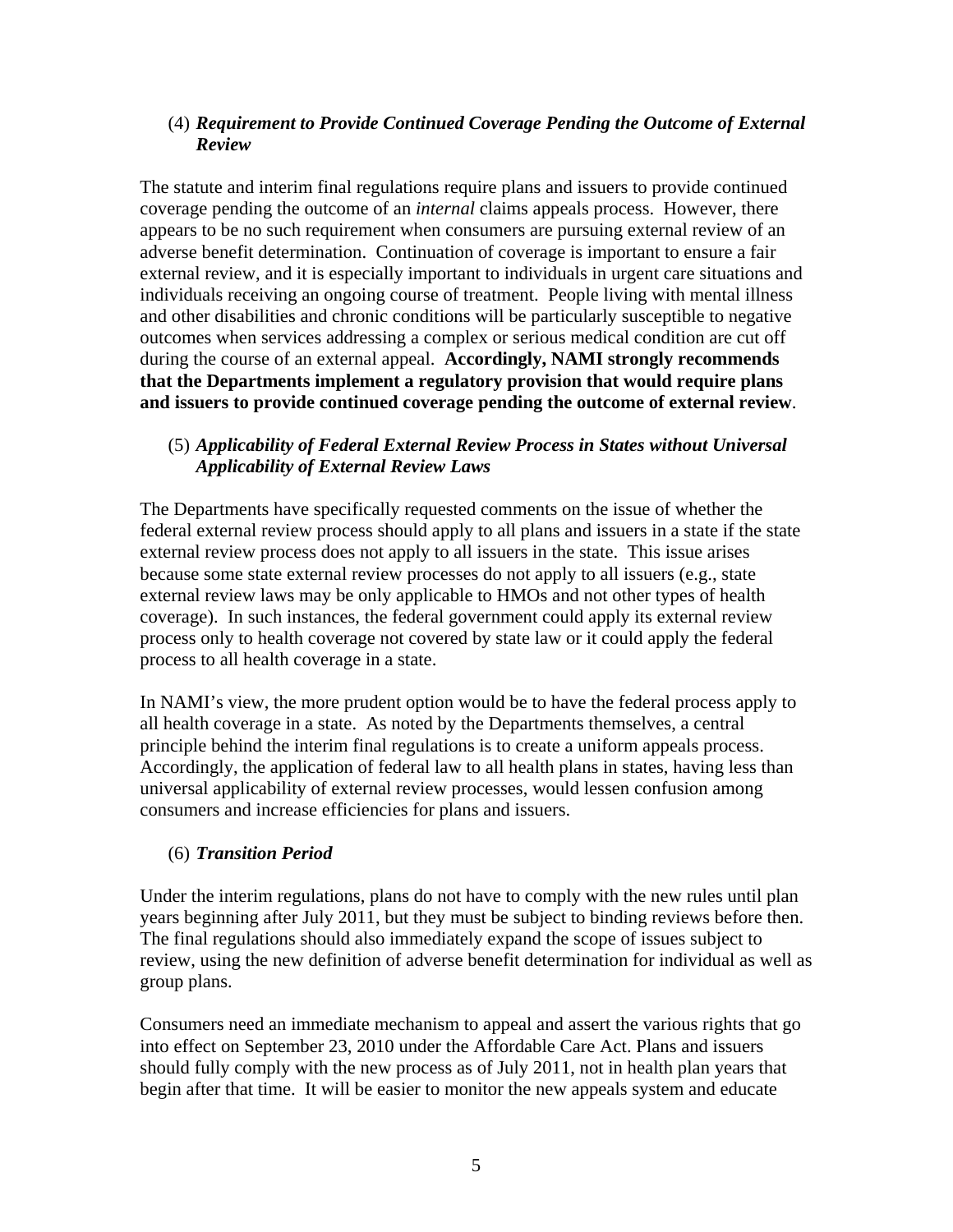consumers about their rights if there is a clear date by which the system is effective. Although it may take until the next plan year for plans to conform their evidences of coverage and handbooks to explain the new requirements, they can begin providing appropriate information on claims denials on a given date that does not vary by plan year.

## (7) *Representation*

Many consumers rely on their healthcare providers to support, and sometimes, initiate appeals on their behalf. Some healthcare providers and/or their clinical staff act on information about a whole or partial denial of their patients' benefits, and occasionally do so without their patient's full knowledge. Just as enrollees can mistakenly exhaust one or more appeal opportunities through lack of understanding about appeal procedures, clinicians can also inadvertently compromise their appeal rights by calling the health plan to discuss a denial or limitation in benefit.

The model notices and all other information about enrollees' appeal rights should explicitly state when or if the prescribing healthcare provider may act as an authorized representative for the purposes of exercising his/her patient's appeal rights. The NAIC model law discusses a consumer's right to designate a representative in writing. That specific right to representation is among the consumer protections in the model law and it should be included in federal regulations as one of the minimum protections.

# (8) *Medically Trained Decision-Makers of Claims Based on Medical Necessity*

Although the interim final rule requires decision-makers to avoid conflicts of interest in order to render impartial decisions, the rules do not require those making important claims decisions to have an appropriate degree of medical or clinical education and training when rendering a decision related to medical necessity or appropriateness. Because of this, the decisions of physicians and other providers who actually directly treat and personally interact with patients are at risk of being overturned by individuals with no medical or clinical expertise. The interim final rule should require the final decision-maker at both the internal and external levels of appeal to have appropriate medical and clinical credentials to assess appeals based on medical necessity and appropriateness.

## (9) *Disability-Appropriate Communication*

The interim final rules require that health plans and health plan issuers provide notice to enrollees in a culturally and linguistically appropriate manner. However, the interim final rules make no mention of notices that ensure effective communication with enrollees with disabilities under either the Americans with Disabilities Act of 1990, as amended, or the Rehabilitation Act of 1973, as amended. NAMI, therefore, recommends that the final rule specifically require that health plans and health plan issuers ensure effective communication with respect to notices and appeals information when communicating with enrollees with disabilities, including the provision of notices in alternative formats.